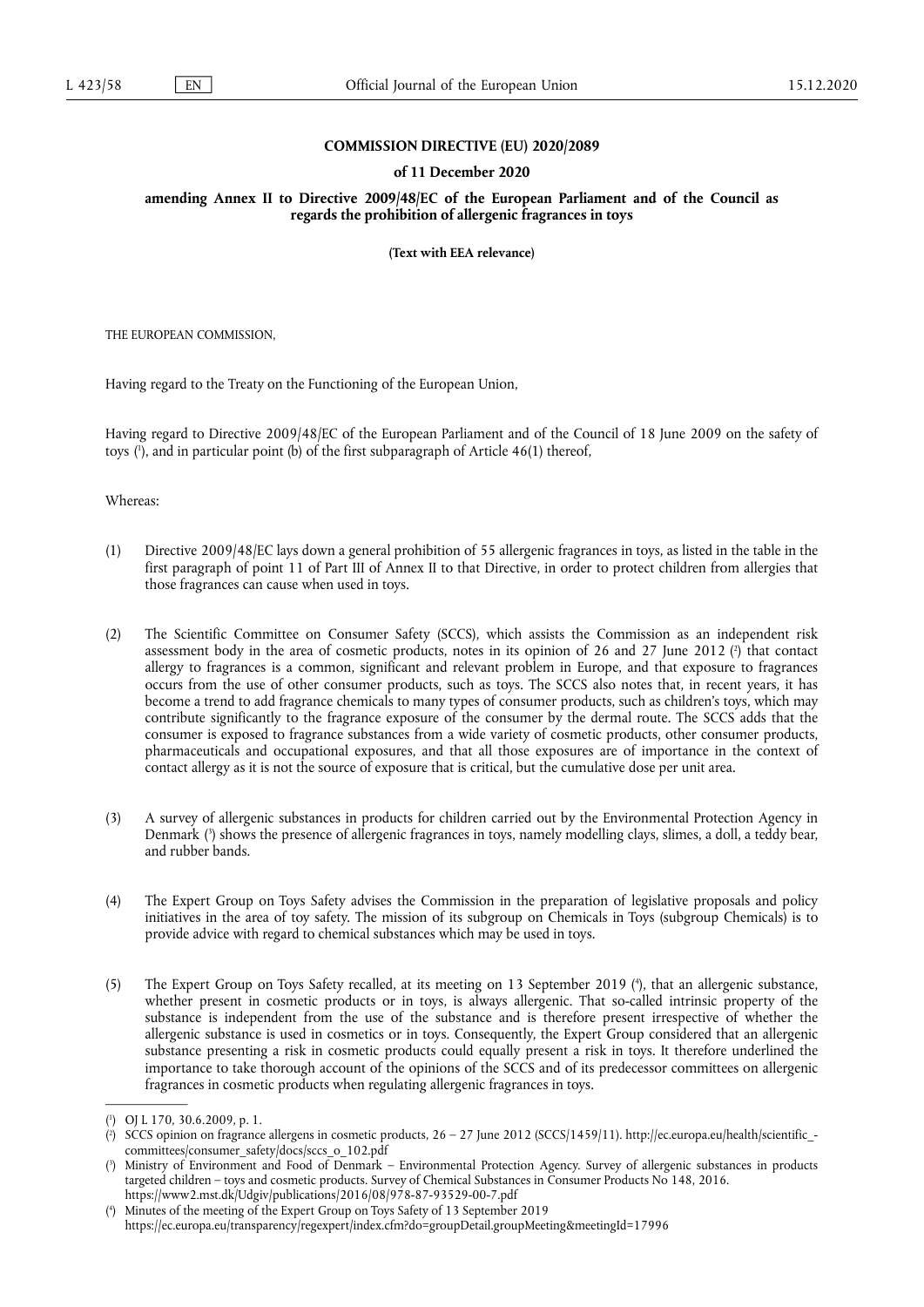- <span id="page-1-5"></span>(6) Directive 2009/48/EC allows the Commission to prohibit or to require labelling of allergenic fragrances in toys. Contrary to Regulation (EC) No 1223/2009 of the European Parliament and of the Council (5[\),](#page-1-0) which regulates cosmetic products, it does not allow the Commission to set maximum limits for allergenic fragrances.
- <span id="page-1-7"></span><span id="page-1-6"></span>(7) In its opinion of 26 and 27 June 2012 the SCCS concluded that cosmetic products containing atranol or chloroatranol are not safe. The SCCS thus confirmed the opinion of the Scientific Committee on Consumer Products [\(](#page-1-1)SCCP) of 7 December 2004 (<sup>6</sup>) that atranol and chloroatranol should not be present in consumer products. The subgroup Chemicals therefore recommended, at its meeting on 3 May 2018 [\(](#page-1-2) 7 ), to prohibit the use of atranol and chloroatranol in toys, by adding them to the table in the first paragraph of point 11 of Part III of Annex II to Directive 2009/48/EC.
- <span id="page-1-8"></span>(8) In its opinion of December 1999 ( 8 [\),](#page-1-3) the Scientific Committee on Cosmetic Products and non-food Products intended for Consumers (SCCNFP), which was a predecessor of the SCCS, included methyl heptine carbonate among the fragrance chemicals less frequently reported as contact allergens. On the basis of that opinion, methyl heptine carbonate was included among the allergenic fragrances that have to be listed on the toy, on an affixed label, on the packaging or in an accompanying leaflet, in accordance with the third paragraph of point 11 of Part III of Annex II to Directive 2009/48/EC. In its opinion of 25 September 2001 [\(](#page-1-4) 9 ), the SCCNFP recommended that the level of methyl heptine carbonate in finished cosmetic products should not exceed 0,01 %.
- <span id="page-1-9"></span>(9) Considering the above, and in particular the SCCS opinion concluding that cosmetic products containing atranol or chloroatranol are not safe, the SCCP opinion that atranol and chloroatranol should not be present in consumer products and the SCCNFP opinion that methyl heptine carbonate should not exceed 0,01 % in cosmetic products, the Expert Group on Toys Safety recommended, at its meeting on 13 September 2019, to prohibit the use of atranol, chloroatranol and methyl heptine carbonate in toys.
- (10) In light of the opinions of the SCCS, the SCCP and the SCCNFP, and of the recommendation of the Expert Group on Toys Safety the use of atranol, chloroatranol and methyl heptine carbonate in toys should be prohibited.
- (11) Directive 2009/48/EC should therefore be amended accordingly.
- (12) The measures provided for in this Directive are in accordance with the opinion of the Committee established under Article 47(1) of Directive 2009/48/EC,

HAS ADOPTED THIS DIRECTIVE:

#### *Article 1*

Annex II to Directive 2009/48/EC is amended in accordance with the Annex to this Directive.

## *Article 2*

1. Member States shall adopt and publish, by 4 July 2022 at the latest, the laws, regulations and administrative provisions necessary to comply with this Directive. They shall forthwith communicate to the Commission the text of those provisions.

They shall apply those provisions from 5 July 2022.

When Member States adopt those provisions, they shall contain a reference to this Directive or be accompanied by such a reference on the occasion of their official publication. Member States shall determine how such reference is to be made.

<span id="page-1-2"></span>[\(](#page-1-7) 7 ) Minutes of the Meeting of the Subgroup 'Chemicals' of the Expert Group on Toy Safety of 3 May 2018.

<span id="page-1-0"></span>[<sup>\(</sup>](#page-1-5) 5 ) Regulation (EC) No 1223/2009 of the European Parliament and of the Council of 30 November 2009 on cosmetic products (OJ L 342, 22.12.2009, p. 59).

<span id="page-1-1"></span>[<sup>\(</sup>](#page-1-6) 6 ) SCCP opinion on atranol and chloroatranol present in natural extracts (e.g. oak moss and tree moss extract), 7 December 2004 (SCCP/ 00847/04).

[https://ec.europa.eu/health/ph\\_risk/committees/04\\_sccp/docs/sccp\\_o\\_006.pdf](https://ec.europa.eu/health/ph_risk/committees/04_sccp/docs/sccp_o_006.pdf) 

<https://ec.europa.eu/transparency/regexpert/index.cfm?do=groupDetail.groupMeetingDoc&docid=19025>

<span id="page-1-3"></span>[<sup>\(</sup>](#page-1-8) 8 ) Opinion concerning Fragrance Allergy in Consumers – A review of the problem. Analysis of the need for appropriate consumer information and identification of consumer allergens, 8 December 1999 (SCCNFP/0017/98 Final), Table 6b, p. 23. [https://ec.europa.eu/health/ph\\_risk/committees/sccp/documents/out98\\_en.pdf](https://ec.europa.eu/health/ph_risk/committees/sccp/documents/out98_en.pdf) 

<span id="page-1-4"></span>[<sup>\(</sup>](#page-1-9) 9 ) Opinion concerning An initial List of Perfumery Materials which must not form Part of Cosmetic Products except subject to the Restrictions and Conditions laid down, 25 September 2001 (SCCNFP/0392/00 final), p. 8. [https://ec.europa.eu/health/ph\\_risk/committees/sccp/documents/out150\\_en.pdf](https://ec.europa.eu/health/ph_risk/committees/sccp/documents/out150_en.pdf)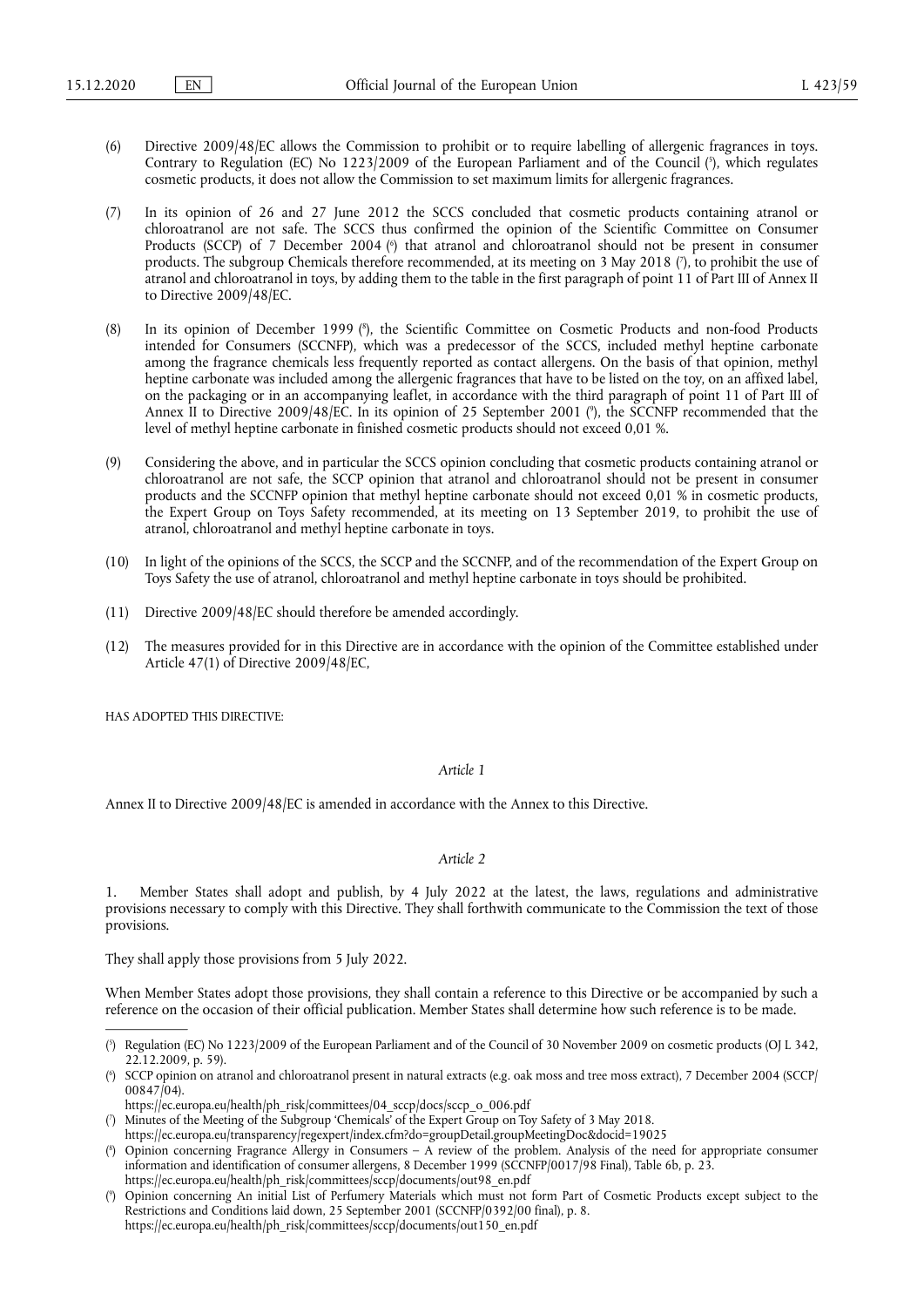2. Member States shall communicate to the Commission the text of the main provisions of national law which they adopt in the field covered by this Directive.

*Article 3* 

This Directive shall enter into force on the twentieth day following that of its publication in the *Official Journal of the European Union*.

*Article 4* 

This Directive is addressed to the Member States.

Done at Brussels, 11 December 2020.

*For the Commission The President*  Ursula VON DER LEYEN